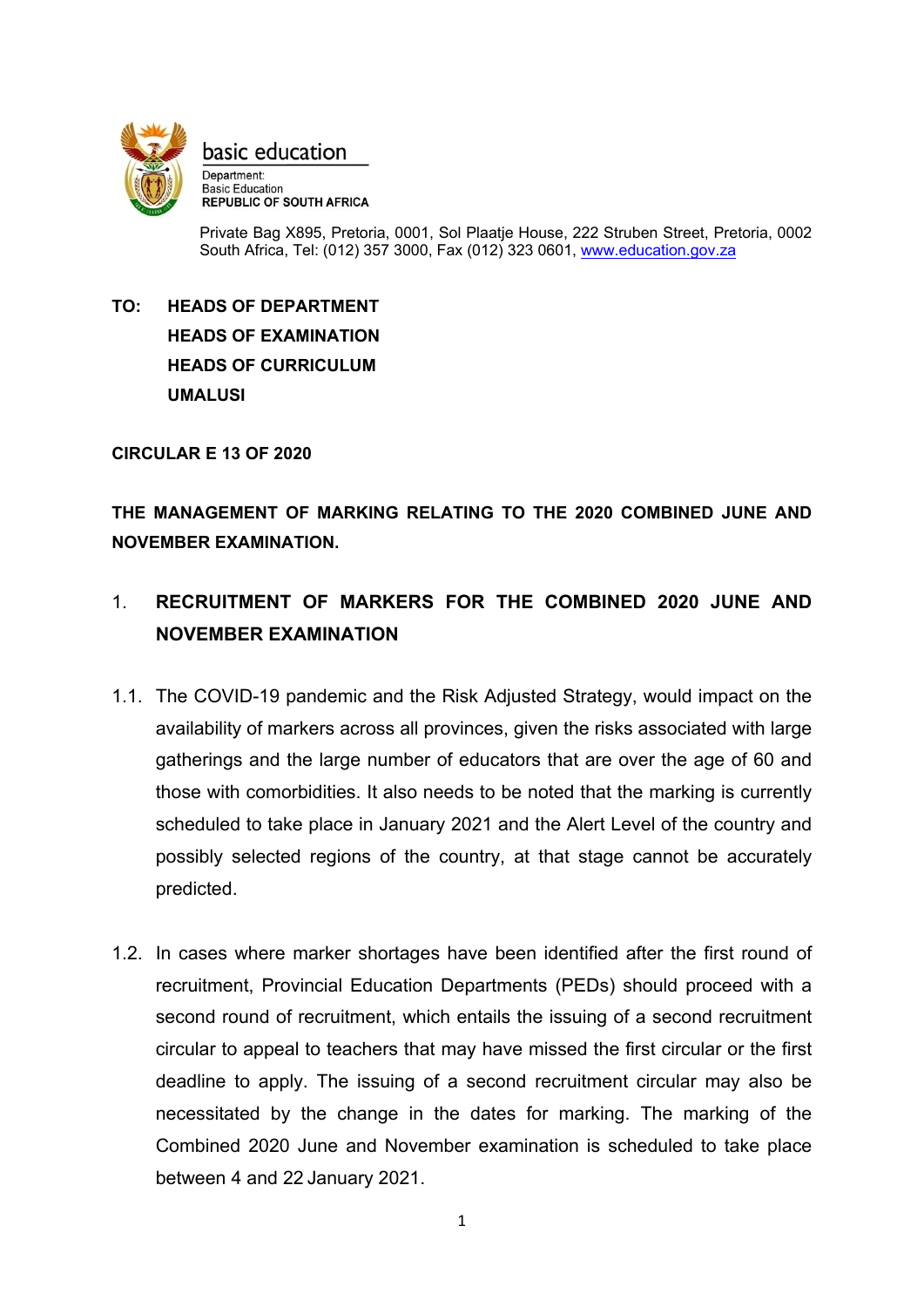- 1.3. To address the marker shortages, PEDs may relax the selection criteria, relating to the following:
	- (a) Teachers currently teaching Grade 11, provided that they have taught the subject in Grade 12 in a minimum of two (2) years in the last five (5) years, can be considered for marking. However, in the case of Languages, Paper 2 (Literature), the applicants must have taught the Grade 12 genres being examined in 2020.
	- (b) Exceed the allowed 10% quota of novice markers that can be appointed per subject, per paper. A maximum of 15% of novice markers in a subject, per paper could be appointed.
	- (c) In exceptional circumstances, where the required number of markers for a subject cannot be achieved, the criteria for the appointment of markers as outlined in the Personnel Administrative Measures (PAM) may be relaxed by the Head of Department, provided it does not compromise the quality of marking.
- 1.4. PEDs will also be allowed to inspect the list of the 2019 appointed markers in the different subjects and request markers that were appointed in 2019 but did not apply for marking in 2020 to apply to be appointed as a marker in 2020.
- 1.5. To assist with markers that decline their appointments or do not pitch up at the marking centre, an extended Reserve List that comprises of at least 20% of reserve markers should be in place for each subject paper. Reserve markers must satisfy the PAM criteria or any other additional criteria determined by the Head of Department.

# **2. EDUCATORS WITH CO-MORBIDITIES AND THOSE THAT ARE ABOVE 60 YEARS OF AGE.**

2.1 The Alert Level of the country during the period 1 January to 31 January 2021, will determine how educators with co-morbidities and those above 60 years of age are managed with respect to their appointment as markers.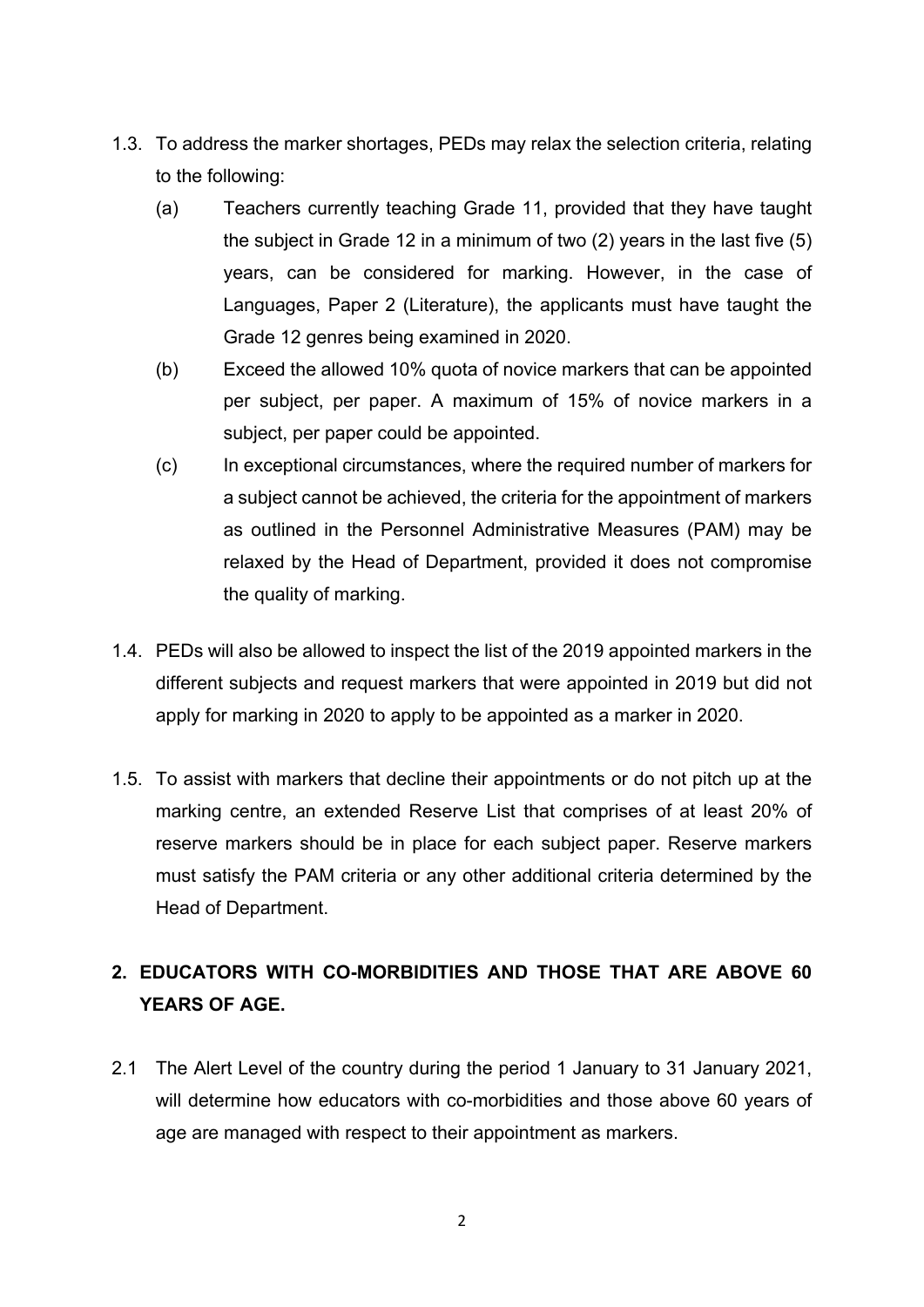- 2.2. If the country is at Alert Level 1, during the period stated in paragraph (2.1), educators with co-morbidities and those above 60 years of age, will be eligible to be appointed as markers. However, if the country is at Alert Level 3 or Alert Level 2, the following procedure will be followed:
	- (a) Educators with co-morbidities that were at home for the entire period or part of the period, post the re-opening of schools on 8 June 2020, will not be appointed to mark given the risk to their personal safety.
	- (b) Educators that are above 60 years of age, that were at home for the entire period or part of the period, post the re-opening of schools on 8 June 2020, will not be appointed to mark. However, educators above the age of 60 that attended school or assumed their office based responsibilities, post the re-opening of schools on 8 June 2020, may be appointed to mark.
- 2.3. In finalising the marker applications, all educators with co-morbidities and those above 60 years of age, must be considered with all the other applicants, and those that qualify to be appointed as a marker, will be issued with a letter indicating that they qualify for appointment as a marker, senior marker or deputy chief marker, pending the Alert Level of the country, during the marking period.

## **3. MARKING OF ACCOUNTING AND BUSINESS STUDIES**

- 3.1. Candidates registered for the 2020 June examination for Accounting and Business Studies will write a single question paper of three (3) hour duration. Candidates registered for the 2020 November examination in Accounting and Business Studies will write two papers in each of these subjects, that are of two hour duration.
- 3.2. PEDs are therefore required to appoint separate markers for the candidates that write a single paper in Accounting and Business Studies and those that write two papers in Accounting and Business Studies.

## **4. NORM TIMES**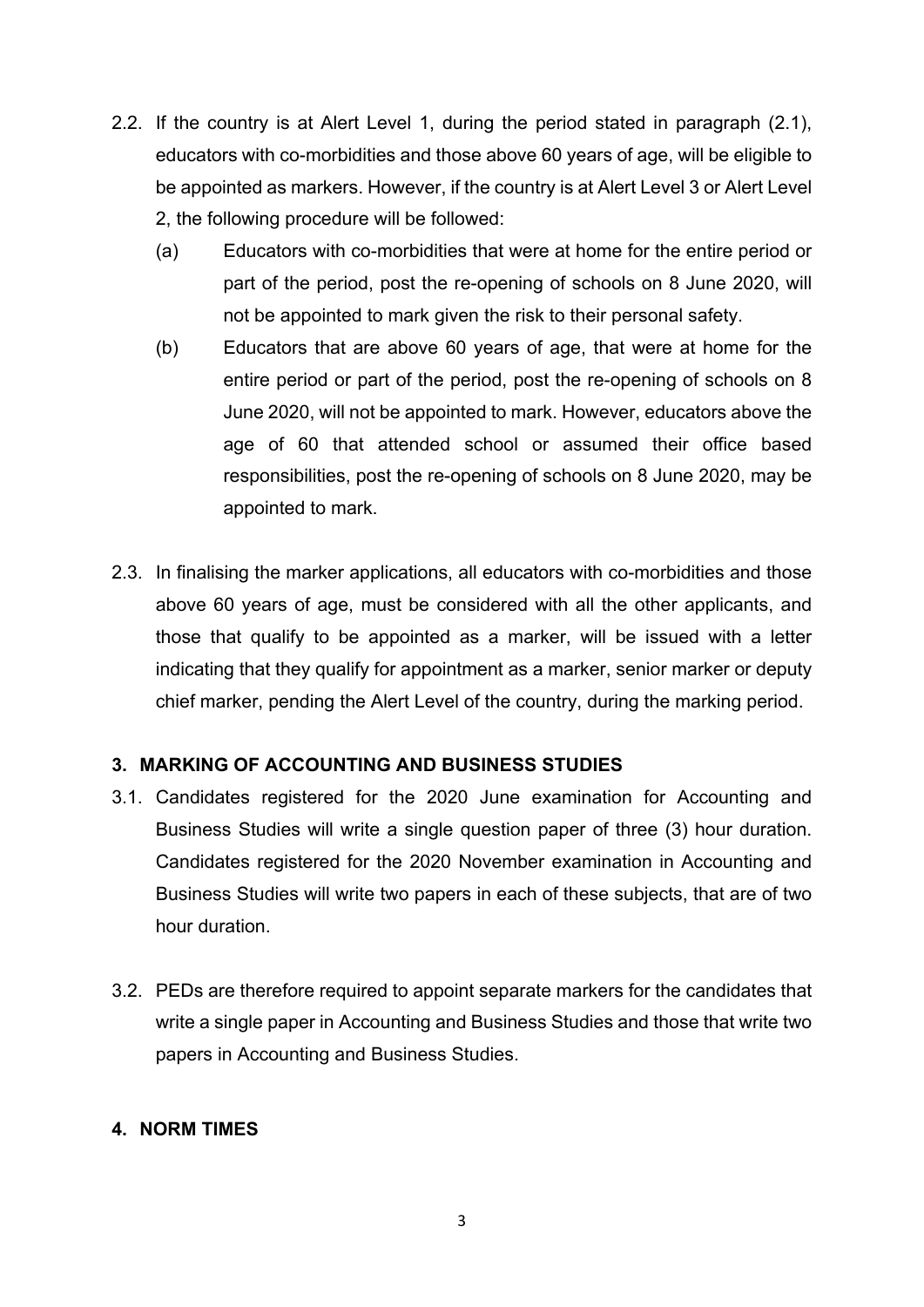- 4.1. The 2019 National Senior Certificate norm times are applicable for the marking of the Combined 2020 June and November examinations.
- 4.2. However, new norm times have been set for the marking of the two papers in Accounting and Business Studies, as indicated in the table below:

| Subject / Paper                    | <b>Duration</b> | <b>Norm</b>  |
|------------------------------------|-----------------|--------------|
|                                    |                 | <b>Times</b> |
| <b>Accounting Paper 1</b>          | 2 hours         | 22 min.      |
| <b>Accounting Paper 2</b>          | 2 hours         | 22 min.      |
| <b>Business Studies Paper 1</b>    | 2 hours         | 25 min.      |
| Business Studies Paper 2   2 hours |                 | 25 min.      |

## **5. ORGANISATION OF MARKING**

- 5.1. PEDs are also reminded of the ratio of 1:5 for Senior markers to Markers and Deputy Chief Markers to Senior Markers, which must be implemented in the Combined 2020 June and November examination.
- 5.2. Any PED that is unable to adhere to this norm due to marker shortages must seek the approval of the Director-General. The request should include the reasons for the deviation and an explanation of the measures that will be implemented by the PED to ensure that the quality assurance process in that subject will not be compromised.
- 5.3. PEDs are also requested to plan the marking start and end dates of subject papers in synchrony with the Marking Standardisation Meeting schedules.
- 5.4. Staggered marking outside the prescribed period of marking i.e. 4 January 2021 to 22 January 2021, can only be implemented subject to the approval of the Director-General.
- 5.5. The Department of Basic Education is in the process of drafting a COVID-19 protocol that will cover the marking arrangements during the marking process. PEDs will be expected to comply strictly with these protocol prescriptions.